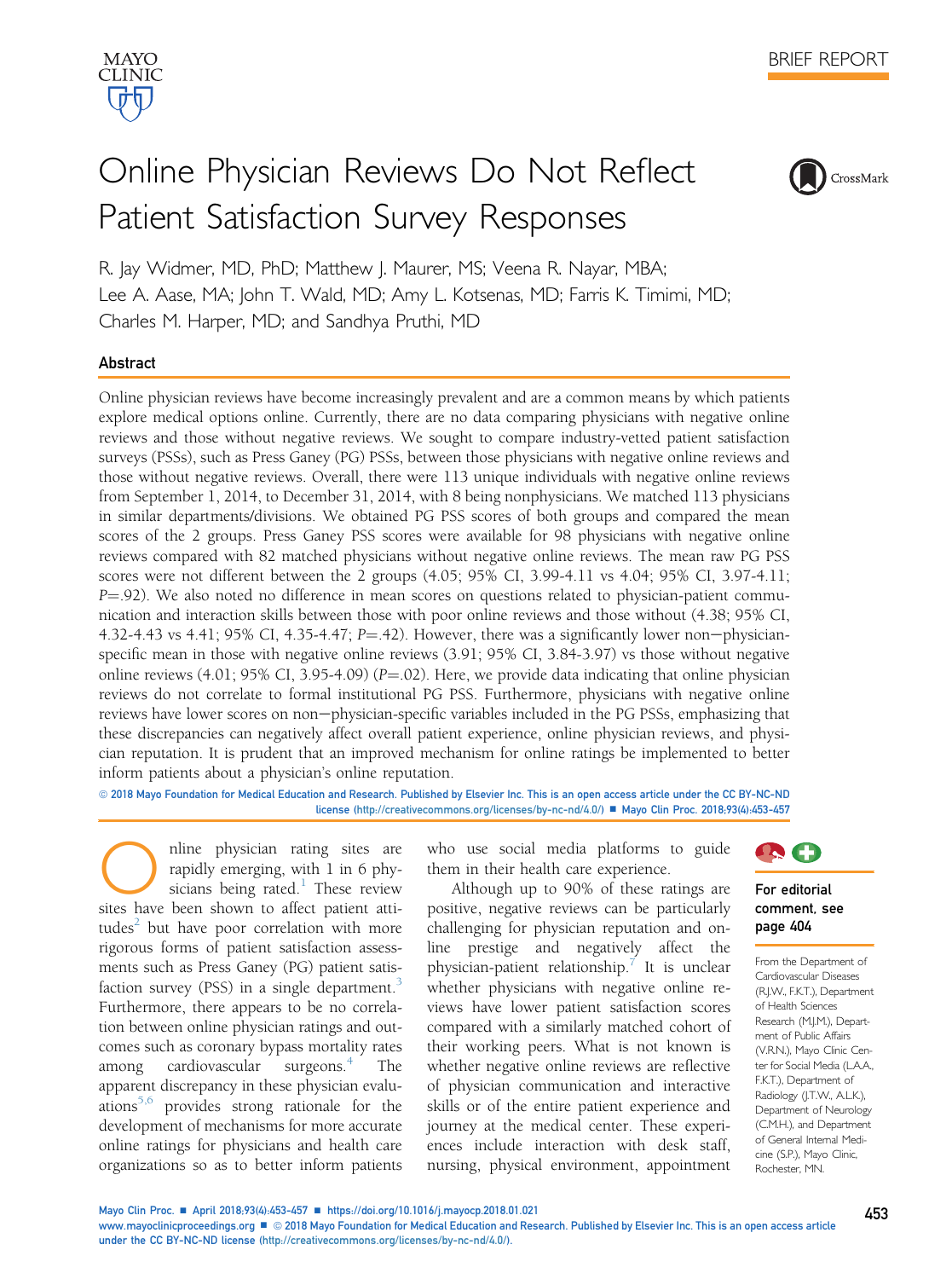<span id="page-1-0"></span>

| TABLE. Departmental Breakdown of Negative Online Reviews and Total |  |  |  |  |  |  |  |
|--------------------------------------------------------------------|--|--|--|--|--|--|--|
| Number of Physicians Reviewed <sup>®</sup>                         |  |  |  |  |  |  |  |

|                       | Total number of | Number of individuals    | Number of   |
|-----------------------|-----------------|--------------------------|-------------|
|                       | negative online | with negative online     | male/female |
| Department            | reviews         | reviews                  | individuals |
| Allergy               | $\overline{4}$  | $\overline{2}$           | 2/0         |
| Cardiology            | 3               | $\overline{3}$           | 2/1         |
| Community medicine    | 3               | $\overline{7}$           | 3/4         |
| Dental                | Т               | T                        | 1/0         |
| Dermatology           | 3               | $\overline{\phantom{a}}$ | 1/1         |
| Emergency department  | $\overline{4}$  | $\overline{3}$           | 2/1         |
| Endocrinology         | $\overline{3}$  | $\overline{3}$           | 2/1         |
| <b>FNT</b>            | $\overline{7}$  | 5                        | 3/2         |
| Family medicine       | $\overline{4}$  | $\overline{4}$           | 2/2         |
| Gastroenterology      | 9               | 9                        | 7/2         |
| General internal      | 2               | $\mathbf{L}$             | 6/5         |
| medicine              |                 |                          |             |
| Genetics              | $\overline{2}$  | I                        | O/I         |
| Hematology            | $\overline{2}$  | $\overline{2}$           | 2/0         |
| Infectious disease    | $\overline{2}$  | $\overline{2}$           | 1/1         |
| Neurology             | $\overline{4}$  | $\overline{4}$           | 1/3         |
| Neurosurgery          | $\overline{2}$  | $\overline{2}$           | 2/0         |
| Obstetrics/gynecology | $\overline{4}$  | $\overline{4}$           | 4/0         |
| Ophthalmology         | $\overline{7}$  | 5                        | 3/2         |
| Orthopedics           | $\overline{2}$  | $\overline{2}$           | 2/0         |
| Physical medicine/    | 17              | 2                        | 9/3         |
| rehabilitation        |                 |                          |             |
| Plastic surgery       | T               | I                        | O/I         |
| Primary care internal | 8               | 5                        | 3/2         |
| medicine              |                 |                          |             |
| Psychiatry            | $ 0\rangle$     | 9                        | 4/5         |
| Pulmonary             | 3               | $\overline{3}$           | 3/0         |
| Radiology             | $\overline{2}$  | $\overline{2}$           | 2/0         |
| Radiation oncology    | $\overline{2}$  | $\overline{2}$           | 1/1         |
| Rheumatology          | $\overline{2}$  | $\overline{2}$           | /           |
| Trauma surgery        | $\overline{4}$  | $\overline{3}$           | 2/1         |
| Urology               | $\overline{4}$  | $\overline{2}$           | /           |

<sup>a</sup>The total number of negative online reviews in the second column represents all the negative reviews reported for that particular department/division (n=141 total negative online reviews). The third column represents the total number of physicians with negative online reviews per department/division (n=113 individuals).

> access, waiting time, problem resolution, billing, parking, or other items not directly involving the patient-physician interaction.

> Here, we sought to compare the formal, institution-collected, PG PSSs of a cohort of physicians with negative open source online reviews with those of a matched cohort of physicians without negative online reviews to discern any differences in PG PSS scores between the 2 groups; and to explore whether any of these negative online reviews correlated with physician-specific communication and interaction variables.

#### METHODS

A pilot project developed from September 1, 2014, through December 31, 2014, established the feasibility of using Google and Google Alerts institution-wide using departmental and divisional secretaries to track negative online reviews of physicians at Mayo Clinic's campus in Rochester, Minnesota. Negative online reviews were classified as any ratings below 50% on a numerical scale, ratings below "C" on a letter scale, and the comments associated therein. An initial Google search in September was combined with data collected through December 2014. These negative reviews were then collated and shared with patient experience leadership staff, the Mayo Clinic Center for Social Media, and the departmental/division chair to inform the physician and provide counsel on managing the physician's online reputation.

There were 113 unique individuals with negative online reviews out of 2148 physicians searched spanning 28 departments and divisions (Table) during the same 4-month period (from September through December 2014). A separate list of 113 matched physicians without negative online reviews was randomly generated by computer to provide an equal number of physicians on a per department/division basis (Table) and verified, ensuring no duplicates to serve as a comparative cohort. The National Provider Identifier of this cohort was used to pull PG PSS scores for each physician during that same time period. At the time, these were labeled Avatar scores. Avatar was acquired by PG in May 2016 and was subsequently labeled PG PSS.

Press Ganey PSS scores (on a scale of 0-5) were obtained by the institution for each physician and divided into scores on physicianspecific and non-physician-specific questions (Supplemental Table, available online at [http://www.mayoclinicproceedings.org\)](http://www.mayoclinicproceedings.org). We compared the overall PG PSS mean score for each physician in both those with negative online reviews  $(n=98)$  and those without negative online reviews  $(n=82)$ . We compared the mean scores on the physician-specific questions and non-physician-specific questions for the entire cohort. We then analyzed physician-specific vs non-physician-specific means in those who received negative online reviews and those who did not. Finally, we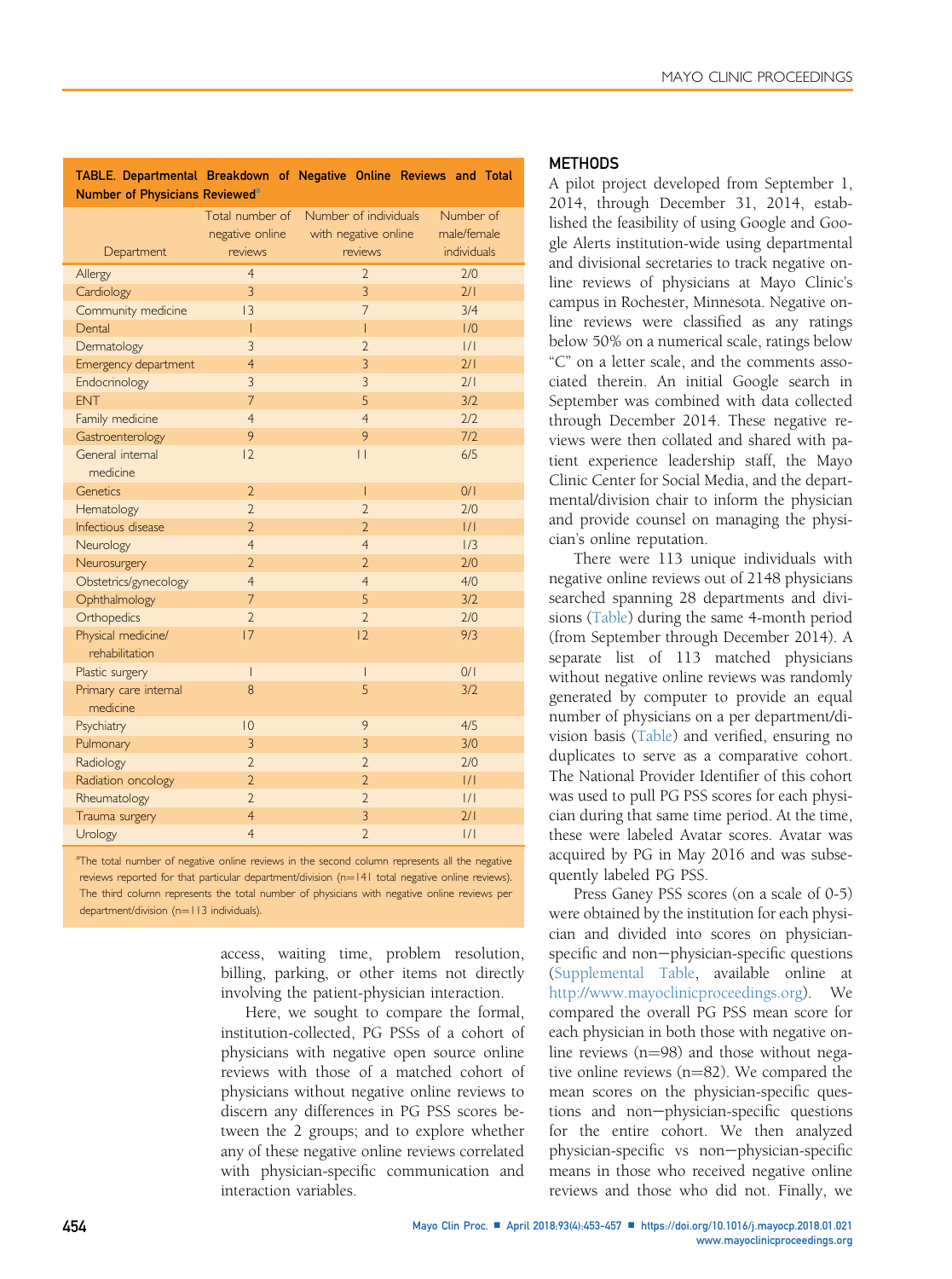

compared the percentile ranks of physicians at Mayo Clinic between the 2 groups.

For data analysis we transferred the downloaded raw metrics from Excel to JMP, a statistical software package (version 9.0, SAS Institute Inc). For continuous data, results were summarized as means and 95% CIs. Means  $\pm$  SDs were calculated and presented. Two-sample t tests were used to compare continuous scores between groups; chisquare tests were used to compare categorical results between groups. A conventional 2 sided  $\alpha$  level of .05 was used for all data to determine statistical significance.

#### RESULTS

There were 141 total negative online reviews on 113 individuals. Sixteen of these individuals had multiple (between 2 and 4) negative reviews. Eight of the 113 individuals were nonphysicians (nurse practitioners, physician assistants, ophthalmology doctorates, or PhD psychologists) and were not included in the analysis (Supplemental Figure, available online at [http://www.mayoclinicproceedings.org\)](http://www.mayoclinicproceedings.org). In the combined cohort (113 individuals with negative online reviews and 113 matched individuals), there were PG PSS scores for 98 physicians with negative online reviews (86%; 28 departments/divisions) and for 82 of those in the matched cohort of physicians without negative online reviews (73%; 28 departments/divisions). The proportion of physicians having PG PSS scores available in the negative online group (86%) was not different from that of physicians who had PG PSS scores available in the matched cohort (73%) ( $P = .18$ ). There was similar

representation from the 28 divisions/departments between the 2 groups [\(Table\)](#page-1-0). There was a mean of 1.2-0.4 reviews per physician in the online analysis, with  $22.9 \pm 15.9$  reviews per physician for the PG PSS scores.

The mean PG PSS scores (on a scale of 0-5) were not significantly different between physicians with negative online reviews (4.05; 95% CI, 3.99-4.11) and those without negative online reviews (4.04; 95% CI, 3.97-4.11)  $(P = .92)$  (Figure 1, A). Furthermore, there was no significant difference in percentile ranks of PG PSS scores between the 2 groups (negative online reviews: 84.8; 95% CI, 83.0- 86.6 vs no negative online reviews: 85.9; 95% CI, 83.9-87.9; P=.40) (Figure 1, B).

In total, the physician-specific means were significantly higher than the non-physicianspecific means (4.41; 95% CI, 4.31-4.44 vs 3.91; 95% CI, 3.83-3.98; P<.0001). However, there was no difference in physician-specific means between physicians with negative online reviews and those without negative online reviews (4.38; 95% CI, 4.32-4.43 vs 4.41; 95% CI, 4.35-4.47,  $P = .42$ ) ([Figure 2,](#page-3-0) A). The mean scores on the non-physician-specific questions were significantly lower among those with negative online reviews (3.91; 95% CI, 3.84-3.97) vs those without negative online reviews (4.01; 95% CI, 3.95-4.09)  $(P=.02)$  ([Figure 2,](#page-3-0) B).

In a sensitivity analysis to evaluate the possibility of underestimating negative PG PSS scores, we also evaluated whether physicians had received any overall PG PSS score less than 3 on at least 1 visit during the time frame. The percentage of physicians with any negative PG PSS score was similar in both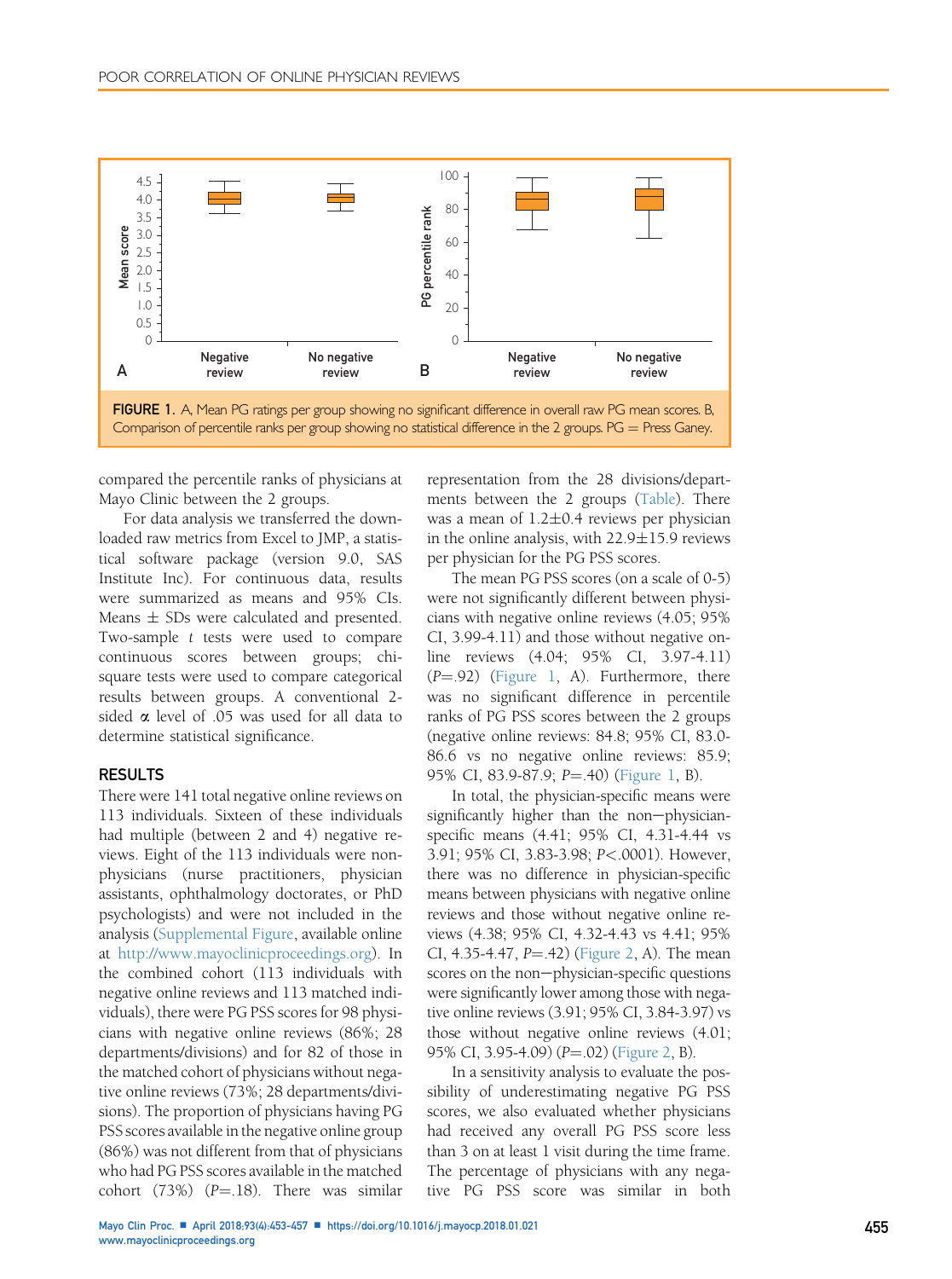<span id="page-3-0"></span>

FIGURE 2. A, Mean scores on physician-specific questions. B, Mean scores on non-physician-specific questions.  $*P < 0.5$ .

physicians with negative online reviews (43%) and physicians without negative online reviews  $(55%)$  (chi-square,  $P=11$ ).

## **DISCUSSION**

In this work, we describe the novel findings that negative online physician reviews do not equate to similarly negative formal institutional PG PSS scores, especially when compared to a matched cohort who does not have a negative online presence. These findings are important, not only in disassociating formal PG PSS scores from online review comments but also in emphasizing that physicians need to be cognizant of their reputation both online and in-person.

These data reveal no statistical difference in formal PG PSS scores between those physicians who have negative online reviews and those who do not. More importantly, there is a stark chasm between patient perception of the physician-related performance and nonphysician-specific variables. More specifically, the adverse component of the negative online reviews is not necessarily related to physicianspecific interactions with the patient, but rather to the non-physician-related complaints. In fact, physicians with negative online reviews had significantly lower non-physician-related scores than did those without negative online reviews  $(P = .2)$ .

Although these data cannot tease apart what particular instance or patient experience drove the negative online review, it is prudent that physicians pay careful attention to their "in-person" as well as "online" presence to maintain their true reputation.

Previous work has shown a distinction between these online physician reviews and certain metrics such as outcomes<sup>[4](#page-4-0)</sup> and other more rigorous forms of  $PSSs$ .<sup>[5,6](#page-4-0)</sup> With respect to these online physician reviews, the sample size is often small and the reviews may be biased, potentially creating an inaccurate and unfair reflection on a physician-often without the physician being aware.<sup>[3](#page-4-0)</sup> Furthermore, these online physician reviews are unstructured and not systematically designed to thoroughly review the physician-patient interaction on the entire patient experience and journey. These reviews likely provide a consumer or patient searching online for health care services an incomplete depiction of the physician's reputation and his or her true commitment to and expertise in patient care.

Despite the lack of rigor and potential for harm to the physician's, and potentially the institution's, reputation from online reviews, institutions and physicians are slow to display more scores and ratings online. Perhaps the time has come for improved mechanisms to support health care organizations and their physicians to allow a more qualified and verified form of PSS scores to be included online in an attempt to overcome often single and unsubstantiated online reviews by open source online websites. Institutions could allow patients access to vetted physician-specific PSS scores and reviews. The identification of negative reviews could then be used to assist physicians with areas for improvement. The institution could subsequently highlight the more positive attributes or experiences of those physicians with low scores along with